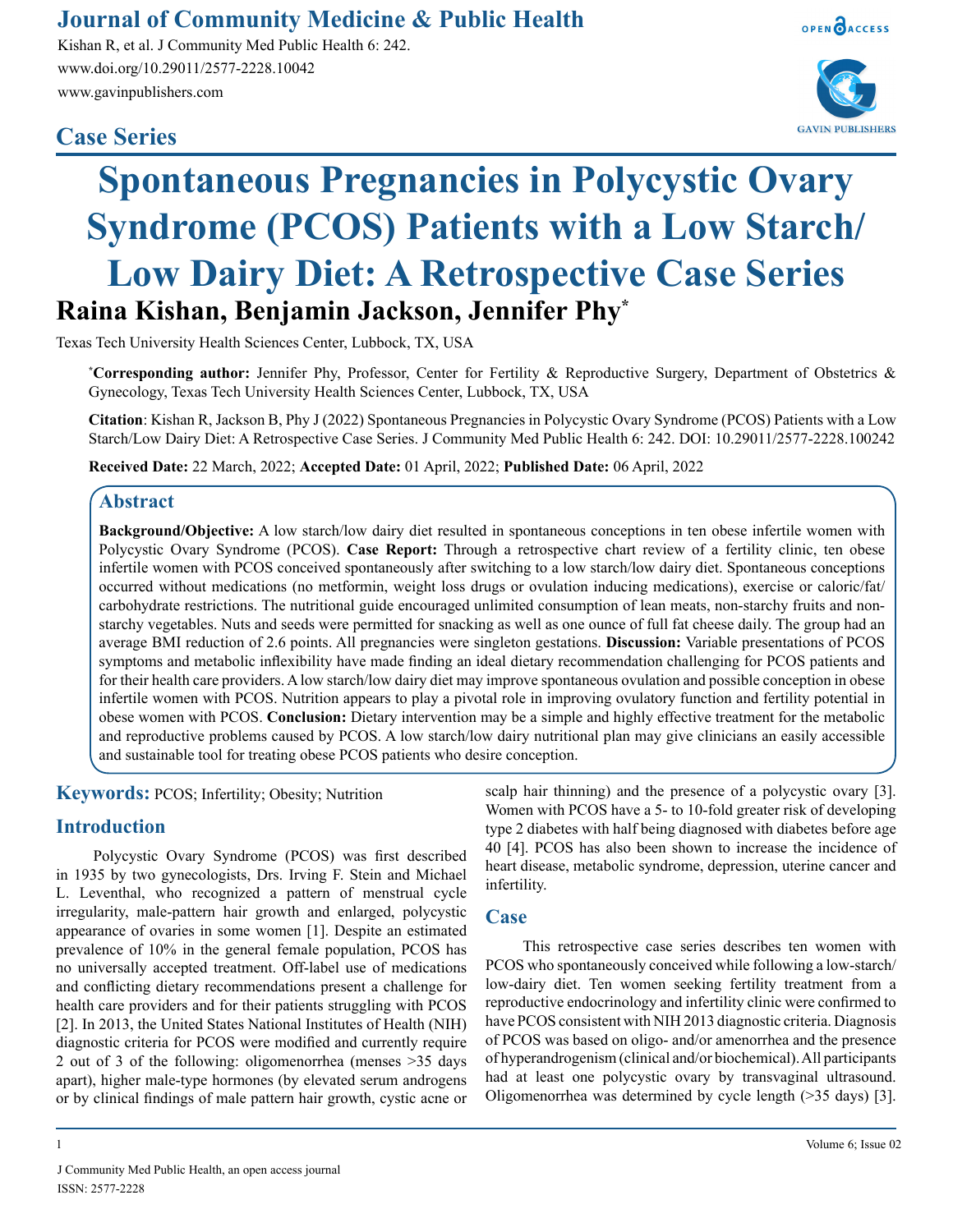**Citation:** Kishan R, Jackson B, Phy J (2022) Spontaneous Pregnancies in Polycystic Ovary Syndrome (PCOS) Patients with a Low Starch/Low Dairy Diet: A Retrospective Case Series. J Community Med Public Health 6: 242. DOI: 10.29011/2577-2228.100242

Subjects received written instructions for a low-starch/ low-dairy diet, which has demonstrated successful weight loss, improved insulin sensitivity, improved vitamin D concentrations and lower testosterone and triglycerides [5]. Participants were encouraged to eat all of the following at each meal until they were satisfied with snacks between meals and at bedtime: lean animal protein (meat and poultry), fish and shellfish, eggs, non-starchy vegetables, low sugar fruits (berries, apples, oranges, plums, etc.), avocado, olives, nuts and seeds, and oils (olive and coconut). Subjects, who were all older than 21 years, were allowed 6 ounces of red wine per day, and all subjects were allowed 1 ounce of chocolate with >75% cocoa and 1 ounce of full-fat cheese per day. Previous studies have shown cheese, which is mostly casein rather than whey, to be less insulinemic than other dairy products. Therefore, cheese was allowed in restricted amounts to aid in dietary compliance.

The diet excluded all grains, beans, other dairy products, and sugar (including fruit juice from concentrate, raw turbinado sugar, evaporated cane juice, high-fructose corn syrup, honey, or agave nectar) because of their insulinemic properties. Non-nutritive sugar substitutes were allowed for participants who wished to use them. While green vegetables, nuts, and seeds are good sources of calcium, additional calcium-fortified non-dairy alternatives (unsweetened almond, coconut or soymilk) were allowed for participants that wished to supplement their calcium intake. Participants were advised not to count calories, carbohydrates, or fats and were encouraged to eat until they were satisfied but not to overeat. Table 1 shows the ages, changes in BMI after starting the diet, and number of days after starting the diet at which each patient had a documented positive pregnancy test.

| Age | # of Days until documented<br>Positive Pregnancy | Pre-Diet BMI | Change in BMI |
|-----|--------------------------------------------------|--------------|---------------|
| 25  | 159                                              | 33.7         | $-2.61$       |
| 32  | 103                                              | 43.1         | $-3.62$       |
| 29  | 7                                                | 33.28        | $\Omega$      |
| 35  | 48                                               | 31.1         | $-2.7$        |
| 28  | 120                                              | 36.7         | $-8.33$       |
| 26  | 74                                               | 32.1         | $-2.5$        |
| 28  | 33                                               | 31.31        | $-1.25$       |
| 25  | 183                                              | 39.36        | 0.18          |
| 30  | 70                                               | 45.2         | $-4$          |
| 27  | 63                                               | 38.2         | $-1.5$        |

**Table 1:** Age, change in BMI, and number of days after starting the diet at which each patient became pregnant.

The ten patients outlined in Table 1 ranged in age from 25 to 35 years and achieved spontaneous ovulation and pregnancy in an average of 86 days after modifying their nutrition. Initial BMI ranged from 31 to 45. The ten patients showed successful weight loss, reducing their BMI by an average of 2.6 points.

#### **Discussion**

Obesity and PCOS share many of the same underlying endocrine-based pathologies. Adipose tissue impacts nearly every hypothalamic/pituitary feedback cycle through various signaling molecules. One of the most well documented mechanisms is the role of hyperinsulinemia in both androgen production and androgen regulation. Insulin has been shown to increase androgen production via stimulation of P450c17 activity in ovarian theca cells and to decrease Sex Hormone Binding Globulin (SHBG) production in the liver, thus raising the bioavailability of androgens in peripheral tissue [6]. Peripheral tissues downregulate insulin receptors in response to increased androgens, leading to further increased insulin production by the liver. Paradoxically, this insulin resistance in metabolic tissues does not translate to its mitogenic properties as an MAPK signaling peptide in gonadal tissues, as illustrated by differences in insulin actions in granulosalutein cells obtained from women with anovulation with PCOS [7]. Specifically, insulin-stimulated glucose uptake is impaired, whereas insulin-stimulated progesterone production is preserved. This creates a positive feedback loop where metabolic disorders and hyperandrogenic states in PCOS can act synergistically to exacerbate the clinical symptoms associated with both pathologies. Therefore, any therapy that is offered for PCOS should not only address the dysregulation of the GnRH axis but also the metabolic axis's role in creating the hyperandrogenic state.

The interest for this case series arose when patients who were participating in an 8-week dietary intervention had spontaneous conceptions after years of infertility. Many had never menstruated without oral contraceptive pills or progesterone to induce a withdrawal bleed, yet they spontaneously conceived after simply changing what they were eating, not how much they were eating.

The mechanism of action for the low starch/low dairy diet is being investigated. It appears to normalize hormonal signaling by lowering insulin and androgens to allow spontaneous ovulation. Research shows that carbohydrates from dairy and starch-based foods have greater insulin-producing properties than carbohydrates from non-starchy vegetables and fruits [8]. And as stated earlier, dysregulation of insulin signaling can work synergistically with hyperandrogenemic states to offset estrogen regulation.

Chavarro, et al. identified that an increased adherence to the "fertility diet", which decreased intake of trans fat and animal protein, increased intake of high-fiber, low-glycemic